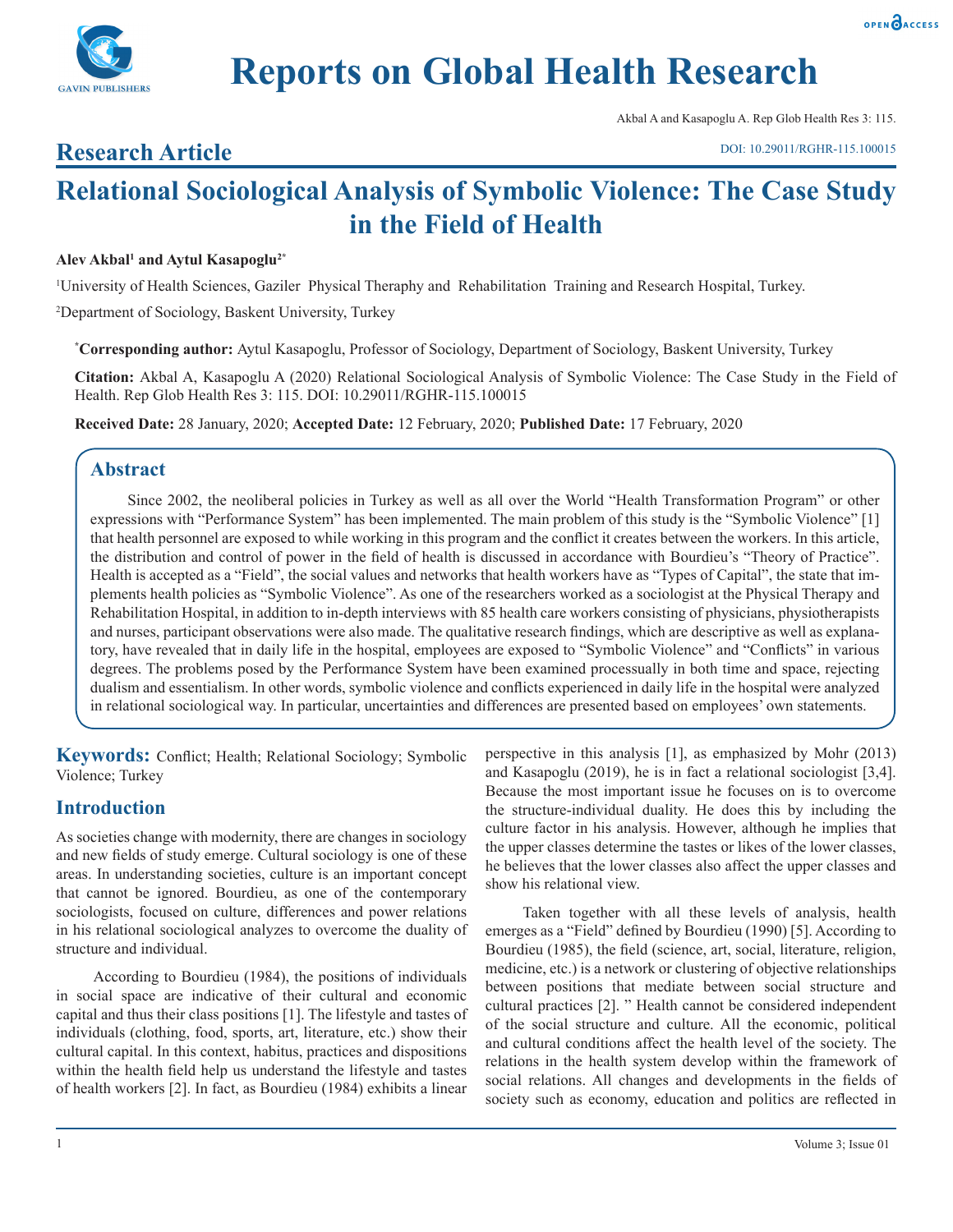the health field in the process.

In fact, according to Bourdieu's theory (2012), health is defined as the structure in which a type of capital is distributed in a certain way [6]. The symbolic power, which has the largest capital in the field of health as in other fields in society (law, education, politics, religion, etc.), makes reforms in many subjects in order to maintain its sovereignty and legitimacy and to dominate its own view. Art, much less autonomous areas such as health, according to literature and science, "Health Transformation Program in Turkey" - in accordance with the statement of Bourdieu (1977) - redefined and shaped by the Ministry of Health [7]. State with the capital in a legitimate manner to all health field [8], using the symbolic power (acceptance-approval on) the Health Transformation Program in Turkey has undertaken since 2003. The state, which has the means of imposing and instilling the principles of "Permanent Opinion" and "Separation" in accordance with its own structure, is the perfect place for the application of symbolic power [5]. The sovereign power, the state, imposes its symbolic capital on its agents through recognition and acceptance for its specific interests.

The Health Transformation Program implemented in Turkey in 2002 and is a health project that continues today. The neoliberal process in Turkey began in the 1970s. In the 1960s, socialization policies were dominant in health services. The way of implementing neoliberal policies in the field of health was achieved through health reforms. One of the important developments in this period was finance management in health services. Studies have been initiated in line with the privatization of hospitals.

According to Kol (2015), privatization in the health sector can cause two main problems [9]: The first is the commercialization of health services, which cannot be considered as a commodity, and the decrease in the quality of service when left to the market economy. The second problem is that the state has failed to protect patient rights as a result of putting the patient in a commercial relationship with the doctor. This directs the government to purchase health services instead of providing health services. The emerging market-based competition concept continues to disrupt the peace among healthcare workers.

"Health Transformation Program in Turkey has carried out many modifications and changes in the health field. With the Health Transformation Program, it is envisaged that public hospitals will become autonomous both in administrative and financial terms and in terms of health service production. In this context, revolving fund and performance system based on this have started to be implemented. The revolving fund performance system, on the other hand, is based on the distribution of the health institution's income from certain amounts according to the title of the health worker and the health service provided [10].

According to the "Performans Management in Health Report" prepared by the Ministry of Health (2006), performance measures in health services are patient satisfaction, health outcomes (achieving a better health level), rewarding the service delivery process (process measurement), quality of infrastructure and inputs (input analysis) [11].

#### **Research Problem**

In the field of health, it is necessary to look at politics, economy and cultural processes for all health and disease responses [12].

According to Bourdieu (2012), "Symbolic Capital" is a category of perception and it cannot be seen by agents [13]. It can only be detected by agents with perception categories that allow them to accept. The symbolic power is based on the acceptance of the principles for which they are applied because of the unknown.

In the field of health, agents in the social sphere have cultural, social and economic capital. The dominant symbolic power, with its capital, develops dominant codes in order to have its world view accepted in the field of health. Health Transformation Program is the program in which the dominant codes are created by using the legitimate power of symbolic power (Ministry Of Health). However, symbolic violence which "describes a type of nonphysical violence manifested in the power differential between social groups" [7] emerges when symbolic power imposes its own world view on agents. Because agents have the same category of perceptions as symbolic power (health reform, social progress, free individuals, health for all, a more egalitarian health service, old health system that has not succeeded, efficiency, effectiveness, quality). However, agents do not fully know the policies of the state, legal texts and institutional agreements. In this system, improvement and improvement of health conditions are presented to the agents as targets. In return, agents accept the Health Transformation Program and appreciate the symbolic power. As Bourdieu (1990) put it, symbolic action responds to socially formed 'collective expectations and beliefs [5]. In this context, the symbolic power commands and the agents recognize and accept the command. In this system workers feel that they have to obey without even being asked about obedience.

Health Transformation Program in Turkey is an approach consistent with neoliberal policies. In the program, the symbolic power in the provision of health care has only assumed the role of planner and supervisor. In addition, privatization was allowed and the service area of the public sector was narrowed and reduced. The increase in competition with the performance system causes health institutions to act as profit-making enterprises. The restructuring of the public health service in parallel with these neoliberal principles causes the commodification of health [14]. In fact, the Health Transformation Program serves the capitalist system in which commodity production is the highest. In this process, health workers try to maintain or transform their professional positions due to symbolic violence. With the transformation of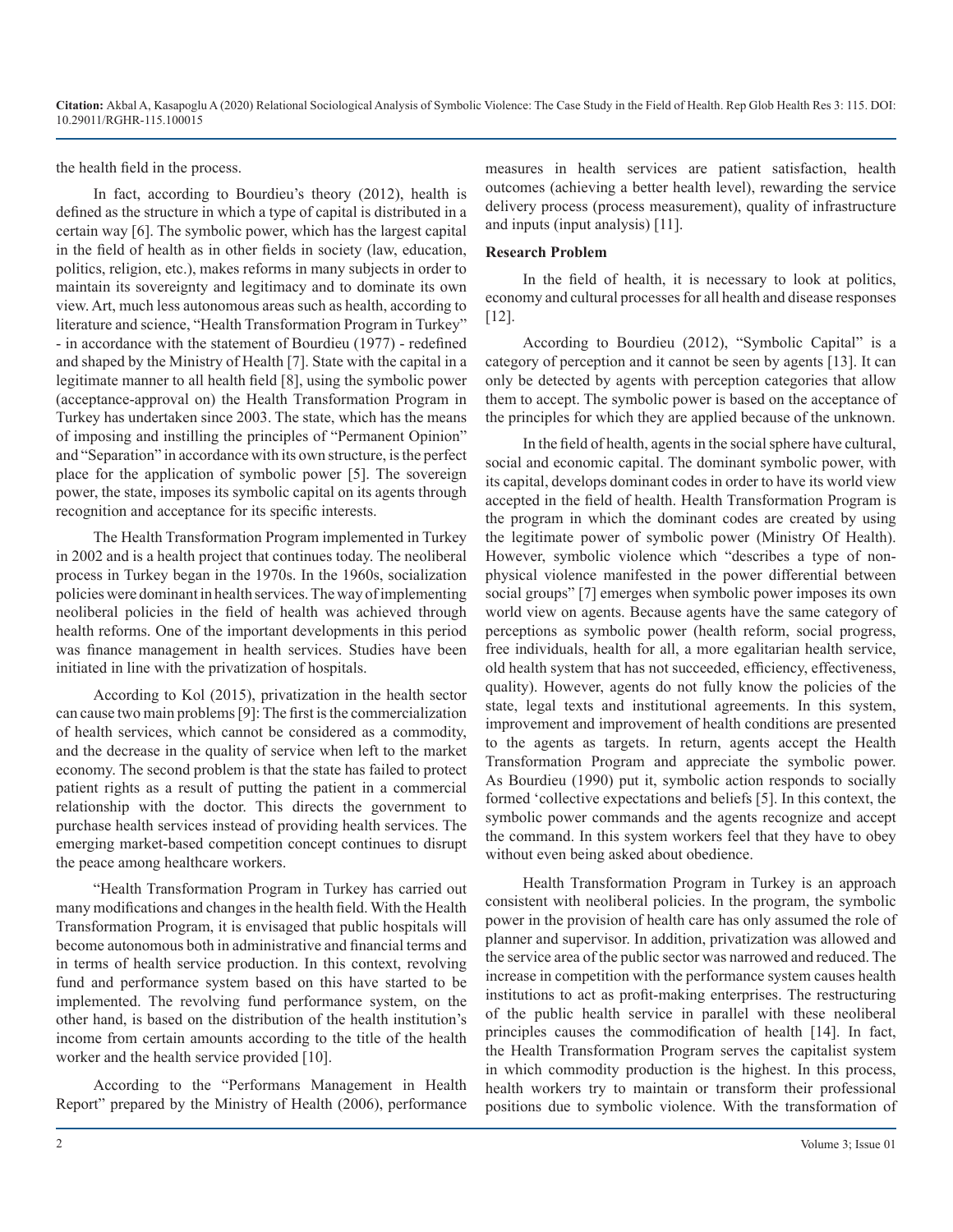their capital (cultural, economic) into symbolic capital, they begin to rebuild their practices in the field. The best example of this is the performance system practice for physicians. The physician is charged according to the number of patients examined and treatment methods. This situation causes physicians to examine a large number of patients and to decrease the quality of service and to evaluate the patient with customer logic.

The performance system employs physicians and eliminates their autonomy [14]; it causes unjust situations for non-physician health personnel [15]. The idea of injustice leads to new areas of struggle among health professionals. In this struggle, the ruling class can use all means such as belief, reputation, perception, knowing, fame, title, dignity, honor, and authority to transform symbolic power (the power to do things with words) into accepted power. Symbolic violence in new areas of struggle and the conflict between health workers caused by this violence constitute the main problem of the study.

Bourdieu (1999) sees the state as an arbitrator in the struggle for or holding the monopoly of legitimate symbolic violence [16]. The capitals owned by the owners of power contribute to what makes it sovereign. This hides the actual position of the owners of power. This creates symbolic violence in favor of the sovereign, as opposed to the sovereign agents. The symbolic power has the legitimacy to use all means of the state while presenting the dominant worldview to social extension. In the process of symbolic violence, the field of law and the media are among the most important tools of symbolic power. Law and the media have an important place in dominating the sovereign view of the state with a monopoly of symbolic violence.

#### **Objectives**

Making use of Bourdieu's Theory of Practice (1977), the main purpose of the study is to reveal how the process of symbolic violence that health workers are exposed to with the Health Transformation Program [7]. In the empirical part of the study, answers to the following questions were sought:

- a) What are the difficulties faced by doctors, physiotherapists and nurses working in the field of health in performing their professions?
- b) How is the relationship between the difficulties faced and the construction of the symbolic violence process?
- c) What is the relationship between the performance system which is the implementation of the Health Transformation Program and the process of symbolic violence?

Investigation of symbolic violence through applied field research in health is considered that it will guide the investigation of the symbolic violence process in different fields such as economics, education and law and it is thought that it will contribute to the relevant literature with this feature.

On the other hand, due to the fact that the hospital where the research was conducted was a Physical Therapy and Rehabilitation: Training and Research Hospital (PTR: TRH), and there are a limited number of major disciplines of medicine.

#### **Method**

This manuscript is part of a PhD thesis (Akbal, 2018) uses interpretive epistemology, the answers to 'How' and "What" questions were sought. Therefore, the research type is descriptive and explanatory [17].

In this study, qualitative research techniques were used in accordance with interpretive epistemology. While presenting the process of symbolic violence, critical discourse analysis (Vodak and Fairclough, 1998) was used to understand and interpret the relations of discourse and power [18].

In this study, in-depth interviews and observation techniques were used to reveal how the health personel working in Veterans PTR: TRH are affected by the transformation process in health, the process of symbolic violence and conflict. One of the researchers was also a sociologist at the PTR: TRH, which enabled to make participant observations.

The universe of this study is composed of health personnel working in Veterans PTR: TRH. The sample of our study consisted of 85 health workers, including 26 doctors, 22 physiotherapists and 37 nurses. In the study, "Theoretical Sampling" was used in accordance with the purpose of the study [19].

#### **FINDINGS**

In the Findings section, all the data obtained for the purposes of the research were analyzed. In the study, it was revealed that performance system and practices are the basis of the difficulties faced by the health profession groups interviewed while performing their occupations



**Figure 1:** Occupational Difficulties of Health Personnel.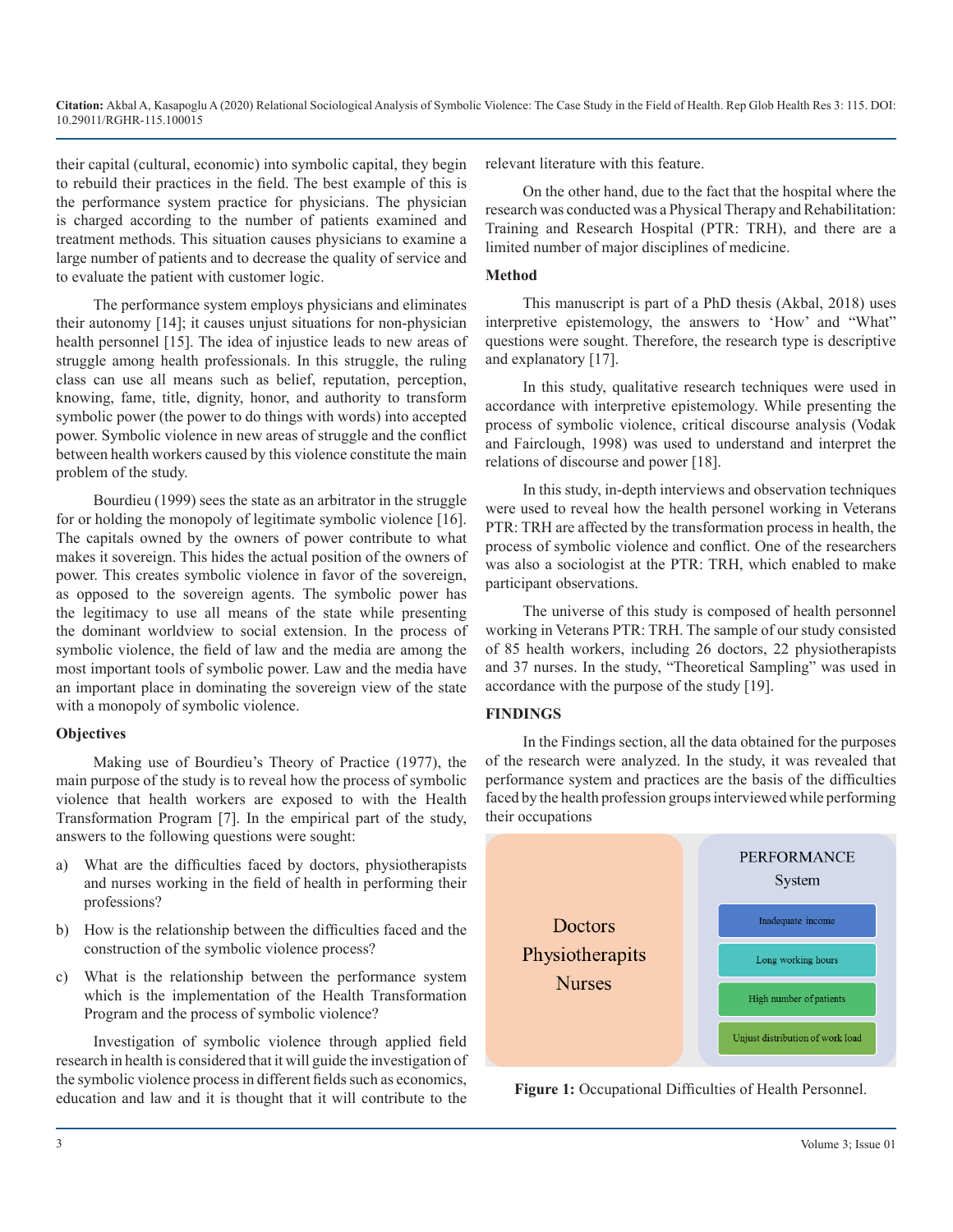The most important problem faced by doctors, physiotherapists and nurses in performing their professions is the 'performance system. The findings in this section are given in order for physicians, physiotherapists and nurses.

#### **Doctors' Occupational Difficulties and Symbolic Violence**

The performance system has been implemented by the Ministry of Health since 2004 in hospitals affiliated to state to encourage health workers to provide efficient and quality service. Different payment methods, such as payment by service, visit, day and case and item-based budgeting and global budgeting, are used to finance health care. Performance-based payment system causes public health institutions to become competitive actors in the system. Employees are rewarded for the achievement of the organization and individual performance goals.

The Health Transformation Program and Performance System, according to the Minister of Health, "is an exemplary application that is far from subjective assessments, based entirely on record, based on objective measurements developed and shaped over time". It It is prepared and presented to the society by the symbolic power which Bourdieu (1991) defines as the power of establishing and structuring reality [20]. Symbolic power convinces those subject to the system's legitimacy and creates common perception schemes. According to Bourdieu (1990), "Symbolic power is the power to do things with words" [5].

Symbolic power uses symbolic violence to maintain its legitimacy. In this context, symbolic violence does not appear to be physical violence. According to Jenkins (1992), symbolic violence is related to the process of the imposition of symbols and meanings that groups and classes accept as legitimate [21]. It is associated with the recognition process of agents. The symbolic power states that the Health Transformation Program will carry out the implementation process in four stages. These four stages of conceptualization, legal enactment, as controlled by selecting the local application and dissemination throughout Turkey is establishing its own symbolic system. Symbolic power reveals symbolic violence by using its concepts, powers, law and public opinion and enables the recognition of the symbolic system.

D1: The performance system, the more money the patient. The performance system enslaves the doctor, returns to trade, and money should not be in this much health. I think that the system in the early 2000s was much more beautiful and more respectful to the doctor. The doctor had more respect for the patient then. It's officially a cashier, so I don't like it.

D3: The performance system has made the profession thoroughly worthless. The doctor takes so much money, he doesn't care about us, he says you're gonna beat him. Everyone is waiting for your attention, smiling face, they don't want to wait in line, they say

you will get everyone, they encouraged people to emergency. In this system, doctors were like horses running and running to grab a piece of straw taken from the front.

All the doctors interviewed in the study stated that they complained about the performance system. Because it is emphasized that the performance system has turned health institutions and organizations into profit-making businesses, which serve according to market conditions in accordance with neoliberal policies. Charges are made for every procedure performed in the field of health. This situation directs health care workers to take care of health services commercially. Symbolic violence emerges with the recognition and approval of symbolic power and performance system by the health personnel.

D3: Doctors perform unnecessary surgery to score points. Surgeon, general practitioner, everyone is competing in the same category. Here I get 20 thousand points, no revolving funds, another hospital 7000 rubles to the same score being taken. You've done the same job, what's your sin just because the hospital doesn't distribute returns?

D9: I feel sorry for young people to work like dogs for a thousand, five hundred liras. While the average scores were around 15 thousand, now it is around 35 thousand; I know the doctor didn't do what he said I did, but the system wants me to confirm it. The score I work and collect like crazy, that doctor gets from the work he didn't do, could it be such an unfair system? Honestly working doctor who is below average can't get any money. In this system, good medicine quality service is not important, serial work is important. They do things that should not be done, it seems that everyone in my country has appendicitis.

D18: For example, internal medicine has become an examination medicine. It is easy to ask for an examination instead of an examination, the patient is convinced, we also looked at the ultrasound. You didn't get anything, but he's performing, the x-ray is innocent, there's a terrible mr and tomography spree. There is no beam permit in Europe because they don't take that much X-ray. The performance system is an event of dismay, I don't know why they don't change. This isn't an issue, you decide about the patient's life. This is consciously wrong, but it would be wrong to just install it on the physician. In the past, you can not find the doctor went out of the performance system, now this event returned to examination medicine.

The participants emphasized that in order to increase the base salaries of doctors, more examinations are required and surgery is performed to increase the performance score just as they examine patients above normal. It is believed that the legitimate performance system put into practice by symbolic power creates unseen pressure on physicians, that is, by applying symbolic violence, it leads physicians to work more.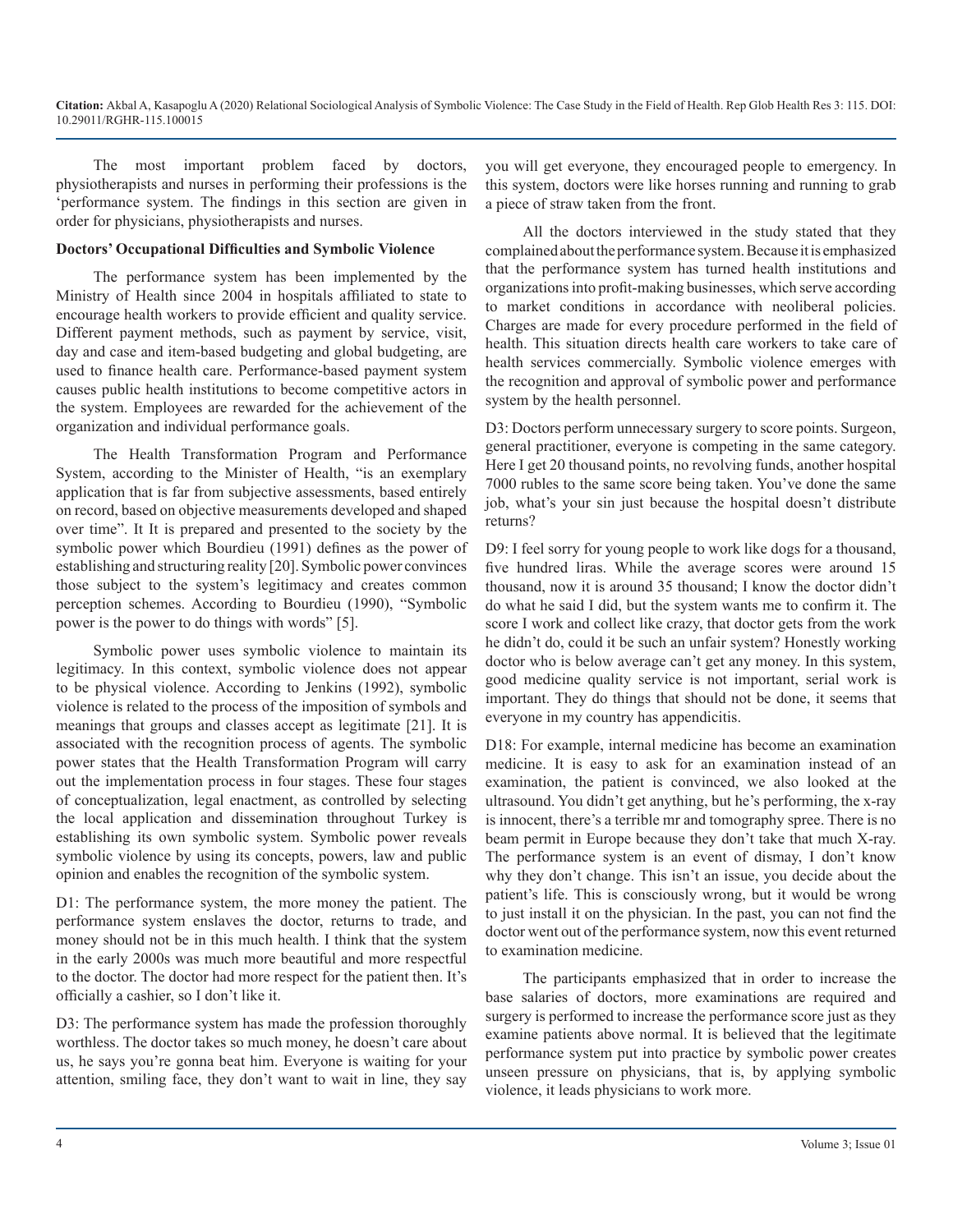As stated by the doctors, patients are hospitalized for performance, discharged as soon as possible and replaced with another patient. One of the most important indicators is thought to be the number of operations.

During the first period when the symbolic power was dominant, the number of operations increased threefold during the last four years of the project. According to the performance system, operation is among the highest performance scores. Yet another issue that was discussed in the interviews is that to require unnecessary tests. When the number of imaging of some devices is examined by years, it is seen that there is a significant increase especially in MR and BT imaging numbers. Also according to the statistics of 2015 among OECD countries in the number of MR imaging per devices in Turkey ranked the first [22]. The increase in the number of MR imaging indicates that more requests are being made due to performance concerns.

Although performance system scores are fixed, performance fees are covered by the revolving fund of health institutions. Therefore, economic capital is unequally distributed. For this reason, great differences are observed between the incomes of doctors. Doctors point to competition and conflict as a natural consequence of this inequality in economic capital.

D2: I absolutely do not approve of the performance system, something that disturbs peace and stresses people. I didn't have a good doctor relationship where I came from because of performance concerns. Everyone is trying to do more than each other and this quality is very low. People try to look after the patient in two to three minutes, can not question the patient well, treatments can not be given correctly, I saw the doctor's mistakes because of performance concerns. Because of performance concerns, doctors are competing against each other and trying to dig the other's well. The performance system has brought down physicians, man says I am a surgeon, how the FTR specialist approaches me. At the end of the month in public hospitals who have what curcuna have.

D9: The transformation system and performance system in health have made us like this and destroyed our peace. No one is concerned about professional solidarity, sacrifice, good service; I am worried about how I can raise this salary, which lowers quality. Turkish Medical Association and Ankara Medical Chamber have a number of activities but these have been bypassed.

Doctors believe that the performance system creates an unfair environment by increasing competition among themselves. This is in fact the most important source of conflict among physicians. The performance system has prevented better provision of health services. For this reason, it is claimed that the biggest concern of the doctors is not the health services, but the performance fee they will receive that month. This situation decreases the quality of health; more importantly, it is stressed that it causes tension between

health care personnel and disrupts peace among physicians. In fact, the symbolic power uses the performance system as a legitimate means of coercion, and thus tries to make doctors see more patients by operating them longer. Failure to control this situation is considered to be the most important deficiency of the system. The fact that doctors see a large number of patients and the same branches receive different performance fees put pressure on doctors and cause tensions between the branches. Symbolic power exerts symbolic violence on healthcare workers in order to maintain its sovereignty by using its symbolic capital. As the field of health is a field of struggle like other fields, those with high capital continue their struggles.

D6: Performance system output decay of manhood. There is no such thing as quality, the more you look at it, the better it is, then you assume that it is of good quality, it goes to God. The patient has three or five minutes left. We're like orange, we're coming, they're sucking our water, we're going to pulp. Performance is not a nice system at all. If everyone makes your voice, they will silence very easily.

D8: The performance system is no different from the paperwork I just said, it's the one that imprisones the doctor entirely on the computer; perhaps a system that has been forced to show that he has even done things that he did not actually do, a system that is not necessary. I think it would be unfair if two FTR experts in different provinces receive different salaries, and this can be standardized.

D15: Performance is a burden on the physician's back, a way of beating the physician. Something very handsome is performing; You will look at 70 patients a day, 40 per month will do surgery, we will give you five thousand pounds, he says. He says you'il work like a horse in return. You will not show enough attention to the patient, you will collect points, I will give you six thousand pounds money at the end of the month, this situation is civilized slavery. The state is staking the state, I do not know how to prevent it.

The Transformation of Health Program as a project, which is prepared by the symbolic power by making necessary laws and using legal ground, is presented to healthcare workers. While presenting to healthcare workers, the same perception schemes are created by means of language, press and law to ensure recognition of the project. The project is also supported by intellectuals who control social authority. In fact, a fully encoded symbolic system is presented here. Laws (applicable) are interpreted, implemented and reproduced by specially trained experts. In this context, doctors doubt the imposition of legitimacy in the social order, but they accept the symbolic system offered by the symbolic power, leading to the emergence of symbolic violence. Symbolic power maintains inequalities to maintain sovereignty.

Almost all of the system-related challenges appear to be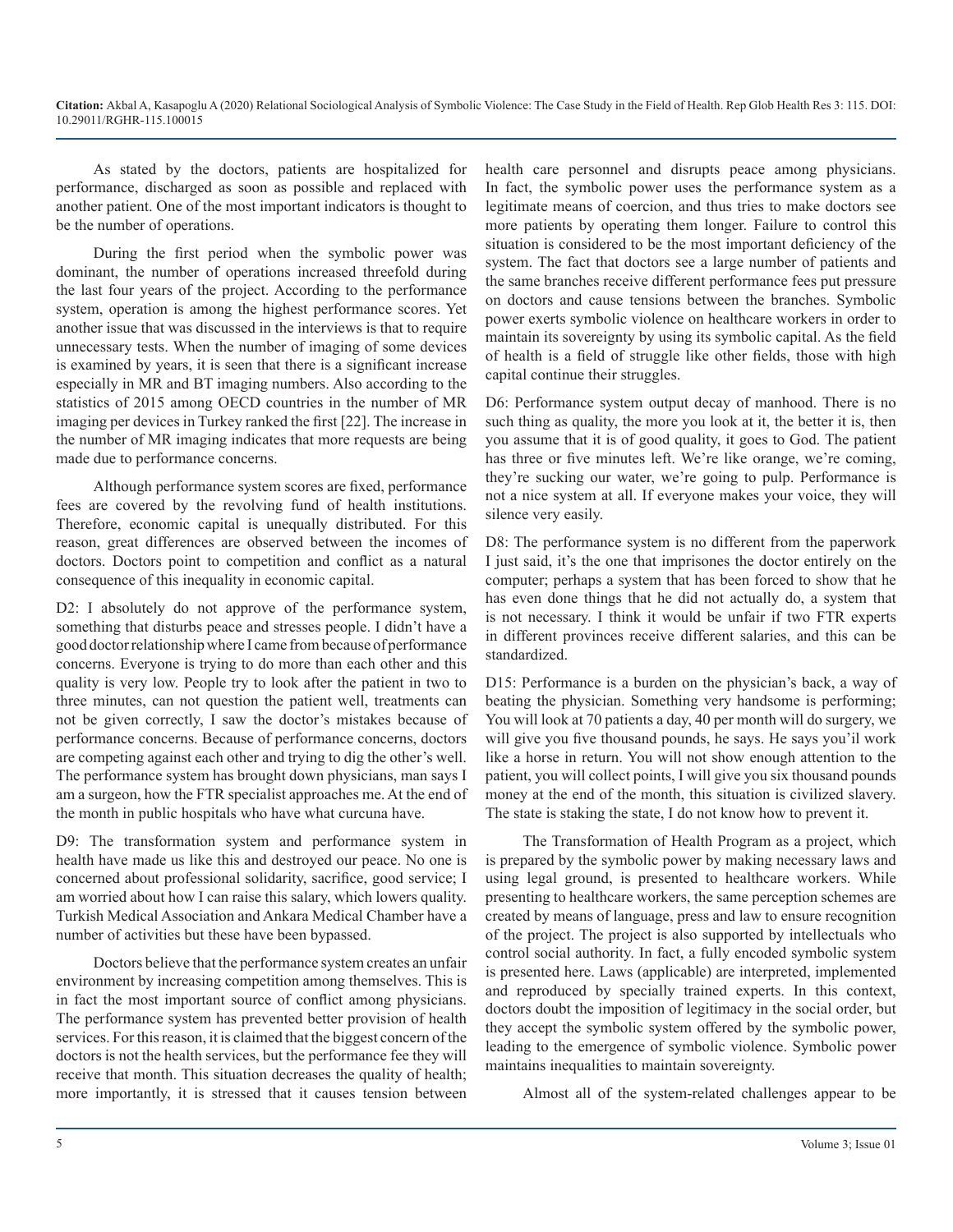related to the Health Transformation Program and the performance system. Another problem posed by performance is "İnadequate Economic İncome".

D7: Your naked salary is too low for your pension. No graduate graduate salary reflected in the retirement salary is not 2800 TL, additional payment, performance, guard money, etc. and retirement is not reflected. When you get retired salary 2000 tl, fear of not being able to retire is one of the troubles. Another problem is that our hospital does not have revolving funds, there is 3-4 thousand differences between us and the hospital with revolving funds.

D22: The salary is low, in small places the revolving fund is good, the physician deserves it, he gets the performance of the salary he earned to the hospital, but this is not reflected in the retirement. In fact, according to the branches need to fix, then there will be no race between doctors, jealousy. I have not experienced it, but it could be jealousy and anger towards the system, not against that physician.

Payments such as performance fees, fixed surcharges and seizure fees that doctors receive while performing their duties are not reflected in their pensions. In addition, if the working health institution does not have revolving fund or collected money is low the performance fee is not paid or reflected in the salaries of doctors. This has started to be implemented with the Health Transformation Program since 2003. Therefore, doctors perform more in order to increase their income, see more patients and their working time increases depending on this situation. It is claimed that many doctors are not retired and have to continue working because their salary will decrease if they retire.

D11: Working conditions are the most significant difficulty, long working hours, continuation after seizures, working hours up to 36 hours in many branches.

D21: It is forgotten that the health worker is the doctor in the first place, I think this is the biggest problem. The patient and his / her relatives ignore this as they have their own needs. If this is remembered, we do not sit in the policlinic between noon, not everyone can come to the door and interrupt. Already there is a functioning examination process, but in the end I keep going in order, but everyone is insensitive patients, relatives, managers. Do you have a job, do you have a plan, that is, you are always forgotten that you are human, there is an inhumane approach in terms of working conditions.

The symbolic force applies symbolic violence through existing laws in relation to overtime hours. The current regulation is implemented through the management of health institutions. The performance scores of doctors increase during long working hours, while the performance score of the institution increases. Doctors state that the personnel who increase the performance score of the health institution are also protected by the management.

D9: Since I could not cope with the administration in my former hospital, they asked me to come to this hospital temporarily for three months. In the hospital where I used to work, the management has removed the "stop button hasta for patient entry, interpret what it means, and the whole problem of the hospital is to make money. I was working on the ethics committee at my old hospital, and we found some corruption there. We have reported that my interlocutor is the administration. Management always says, talk, suggest. Because the corrupt doctor makes money to the hospital, that score seems to be the success of the hospital, it is also written to the administrator's household. These are always faded because there is such a partnership. Everybody's doing this on this system.

As Bourdieu (1987) points out, symbolic power contributes to the continuity of the system by supporting inequality [23]. According to the doctors interviewed, another issue that feeds inequality is unfair distribution of work.

D3: There is internal pressure from the system even though it does not appear. We can't handle it and now we have burnout syndrome. All our enthusiasm for work has been broken, the pleasure of the profession is over. My wife gets up at two in the night, does angiography, sleepless morning in the polyclinic looking at 100 patients, working conditions are not human at all. There, he gives circulating capital, but he cannot spare time for his wife and child, and social life is to rest and relax at home.

D12: We have a heavy workload. It is a serious challenge to have a high number of patients, such as seizures, and to have a large number of patients under our responsibility. The high number of patients is not heterogeneous, it is not so in every hospital, it is concentrated in some areas.

Doctors state that the distribution of tasks in health institutions is not fair, that the workload varies considerably according to branches and hospitals, the workload should decrease with specialization in the task, but on the contrary, it increases even more. It creates a symbolic system by using the concepts of compulsory service, patient continuity and emergency health care. In this process, symbolic violence (such as strategic personnel, compulsory service) emerges as a result of the health workers fulfilling the requirements of the system. Unfair distribution of work and inequalities in performance are often expressed by the doctors interviewed in terms of patient density and continuous service.

According to the "Performance Management in Health and Performance-Based Payment System Report" (2006), the payment of performance-based wages plays an important role in the motivation of employees and the success of organizations [11]. However, the doctors interviewed use a discourse contrary to this opinion. They argue that the performance system creates anxiety and tension in doctors, causes injustice, and prevents them from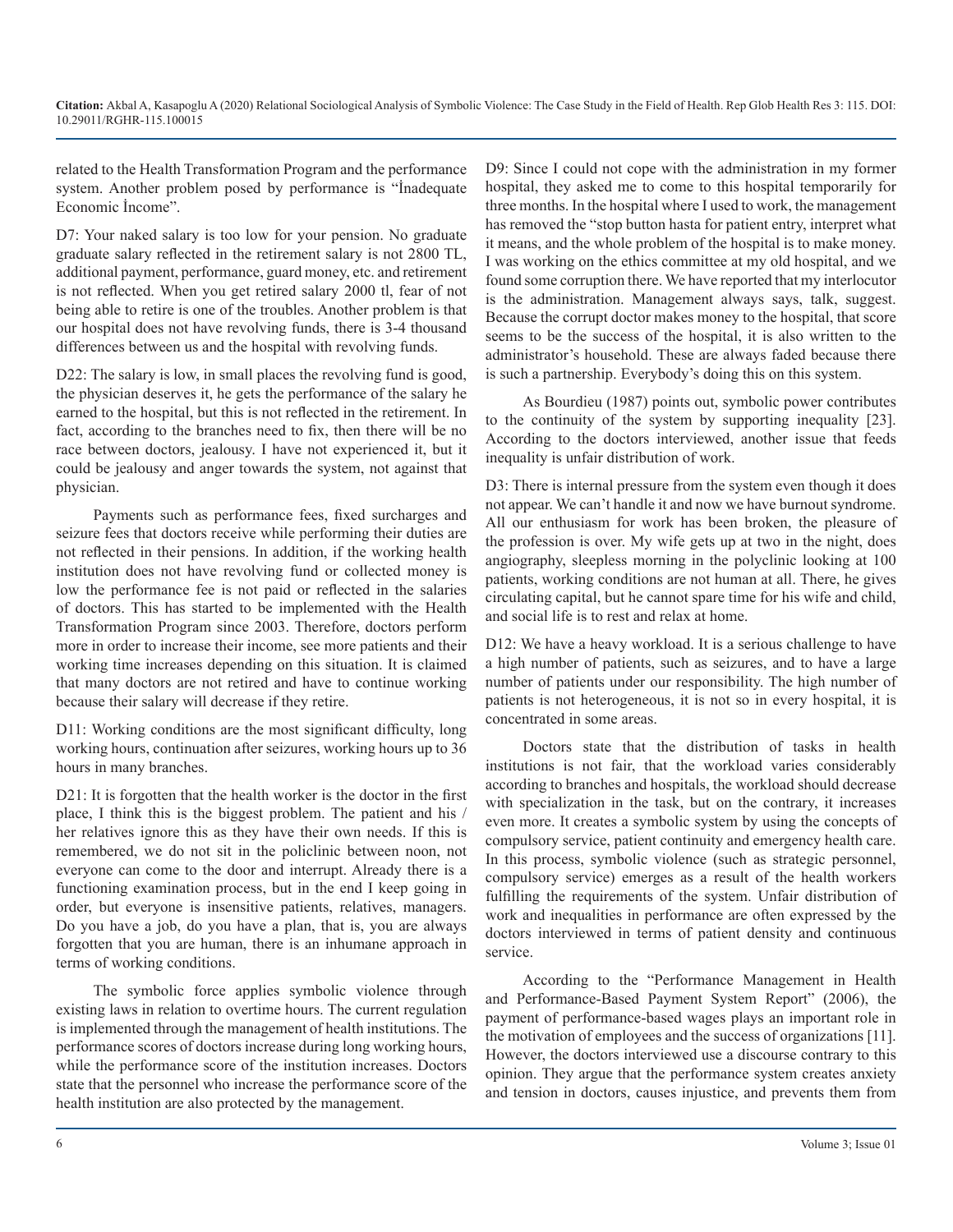fully exercising their profession.

D3: Bring performance to motivate, but not so destructive. Give to the Eastern Anatolia, increase the coefficient where you have difficulty, if you give three thousand to the physician who has made 20 thousand points with all the facilities in the city, give five thousand to the doctor who has the same score in Nallihan. I worked in all kinds of hospitals in the Ministry, I worked as a manager, if the employee is not satisfied, the patient is not satisfied. The situation of the health sector is not good for employees. There are many expert advisors in the ministry who receive more salaries than me, just thinking.

D22: A physician should not pass through it because he earns more for me than the other physician. How many patients a day and how many minutes the physician will take care of. should be determined, performance concerns when there is no more efficient care of those patients.

The legal basis of the performance system is the Health Transformation Program and its implementation leads to the emergence of symbolic violence. The performance system creates a competitive environment among doctors; it causes conflicts both between the same branches and between different branches. It may also lead to stigmatization of the physician whose performance score is low and to be excluded because it affects institutional performance. The performance system, which is defined directly through the medical practice of doctors, is indirectly defined for other health professionals, thus causing conflict between doctors and other occupational groups.

### **Occupational Difficulties of Physiotherapists and Symbolic Violence**

One of the most important difficulties of the physiotherapists involved in the study is the performance system that almost all of the physicians stated.

F2: We don't get performance, I think physiotherapists should get it, after doctors, we serve the most in this hospital. Our physiotherapy technicians and nurses contribute in the same way. In my opinion, as a medical team, circulating capital needs to be allocated in certain proportions, according to the work done or the specific status.

F21: The more patients the current system, the more money, the more performance. The performance system is so nonsense, it doesn't pass by the physiotherapist. Because of the performance, there is a queue in hospitals, most patients are treated in vain, surgery is in vain. In the meantime, we perish, but the patient is not guilty, no matter how much goes to the hall, money is taken in an area, performance is not this job.

According to the health performance system of the Ministry of Health (2006), performance fees are distributed from the hospital incomes (revolving fund) of the health institution [11]. The share allocated to the personnel is calculated according to the average service points. Personal performance scores are determined by multiplying the coefficients of the health institution managers, laboratory branch physicians and other health personnel based on the titles, duties, working conditions and working periods and working in risky departments that are characterized by characteristics, by the average performance score of the institution. (For example, Chief physician coefficient: 5.00 - Biochemistry: 2.00 - Director: 1.00 - Doctor: 1.00 - Self-employed doctor: 0.30 - Physiotherapist: 0.40 - Nurse: 0.40 - Officer: 0.25).

Only the medical services provided by doctors (5300 medical procedures have been scored, but the procedures performed by assistant health personnel whose devices are under the responsibility of the doctor have not been scored) are made quantifiable. Other health care providers, doctors and managers outside the clinic whose services cannot be scored are rated according to the average score of the institution. Thus, the direct performance of clinical doctors and the indirect performance of managers and other health personnel are measured. Physiotherapists have indirect performance because they are non-physician health personnel and their procedure is not scored because they work under the control of physicians and their coefficients are lower than doctors. It is stated that the performance system is a system that operates entirely on financial gain, which increases the number of patients in hospitals and makes many medical procedures unnecessary. Physiotherapists also state that although they provide medical services like doctors, they never benefit from performance fees.

Physiotherapists make a comparison with physicians who receive performance fees that are very different from themselves due to their training and responsibilites and they find this comparison natural.

F6: The performance system is very painful, I see the patient several times every day, sometimes for months, so the doctor doesn't have that, so we can't even reach the doctor when we need to communicate with the patient, but they have the performance. This is due to the fact that he is an FTR doctor in our country.

F18: According to what we do, our salary is low. The doctor takes the most part of the performance cake, leaving us 10-20 tl. There is nothing in the Health Implementation Communiqué that limits the number of patients the doctor receives to a single physiotherapist. I respect physicians, they have studied for six years and five years of expertise on school, they are the ones who made the decision, but this system is unfair, it shouldn't be that much difference. It's obviously offensive. I'd be uncomfortable if the doctor took it from me, of course it would get high, but not that much.

Physiotherapists' medical services are not scored in the performance system, ie their performance coefficients are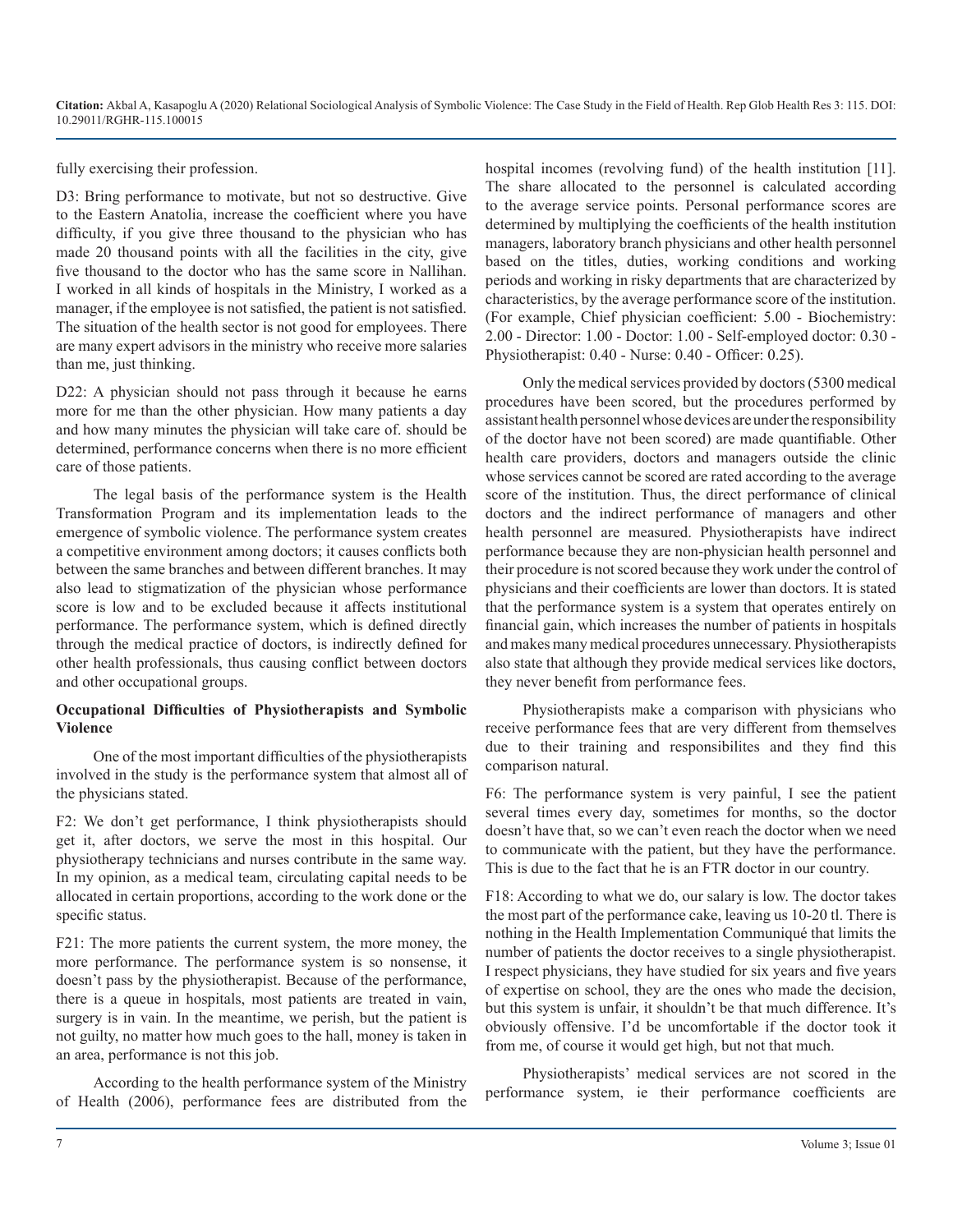calculated indirectly. However, since these wages are distributed according to performance coefficient, the share of other health workers (such as physiotherapists, nurses, social workers) is very low compared to doctors and managers.

Physiotherapists emphasize that the performance system increases occupational injustice and causes the motivation of physiotherapists to decrease. Even when they receive performance fees, it is stated that there is a high performance difference between doctors because their coefficients are quite low compared to doctors. In fact, even in the salaries of physiotherapists performing the same profession in two different cities, there are visible differences. Physiotherapists, who state that their salaries are very low compared to doctors in the normal process, think that the performance system deepens this difference further. This may cause conflict between the doctor and the physiotherapist. The symbolic power maintains its dominance by feeding inequalities with the symbolic system it conducts. Physiotherapists recognize the symbolic system even though they have objections to the performance system and fulfill their requirements. In this way, the symbolic power unintentionally applies symbolic violence to health workers - which health workers are also not aware of.

F3: As far as I see the performance system is a system that enriches the doctor, I question the reliability of this system. For example, I take 7 patients in the neurological hall, 20 patients in the hand hall, 50 patients in the group, how does the system adjust this? According to the system, I take fewer patients, but I have the most severe patients and I do the most intensive work. If the group receives the most money, the system is screwed. The system, which forces us to score, to numerical data, is both contrary to the spirit of the profession and disrupts quality. Although the doctor does not need the patient increases the examinations, the state is damaged. Physiotherapist makes the patient do stretching, but when you look at the page furnished, tics thrown, I can not do all of this, time is not enough. It is not true that all of them are overcharged, the system has directed everything to the material.

According to physiotherapists another important difficulty is high number of patients derived from performance sysyem.

F9: The number of patients is still too high, and the newly graduated assistants come to the hall and say why don't you get more patients, because every patient we receive turns to him as money. The performance system is a huge loss of motivation for us, and it is very devastating for us not to receive money in other places. The performance system should be removed, the doctor writes every incoming patient whether or not he needs treatment for extra money. I think they consider the patient very poor quality, instead of half an hour and five minutes, the patient comes with false diagnoses. Standing patient never ends, you finish the treatment and send it back on Monday, we talked, he says. If we're teammates, ask if there's any improvement in the treatment? They

never buy us a castle, they don't get our opinion.

F15: It doesn't matter whether public or private, hospitals are a business, somehow it should be turning around. The more patients you get in this system, the more billing you will get, so the employer wants to give you more patients. If the law says five patients a day, the problem arises as to how the employer will run the business and how it will cover the cost. Quality decreases, we do not treat patients. If 25-50 patients are taken per day, the patient is not treated. The circulating capital that is never given to us goes to doctors. It's not a difficult thing for doctors, he says go and do it, he teases.

The performance system is one of the main reasons for increasing the number of patients for physiotherapists as well as doctors. Doctors complain about the short duration of examination, diagnosis and treatment, and the poor quality service caused by the high number of patients; physiotherapists complain about the impossibility of serving more than one patient at the same time. Both occupational groups connect the cause of patient increase to the performance system. However, as stated by physiotherapists, doctors are not satisfied with the performance and want the performance system to be abolished. Because this system, which is carried out by the symbolic power by the law, decreases the quality of service for the groups providing health care and receiving health care services and causes conflicts in the relations between the healthcare workers in the competition environment created.

F7: We work with three patients in each session, finding 15-16 patients a day. Normally, for a productive treatment, you get one patient in each session, because you have a lot of patients, you have to keep up with them. I do whatever the patient needs, but I'm running around, giving it to myself. The doctor sees the patient at the first examination, I deal with the patient for 60 days, the performance goes there. If they see a slight looseness in your face, you will immediately go to complain or punish. Everything is known in the complaint but not in the reward.

Like physicians, physiotherapists state that the most important challenge they face in performing their profession is the performance system. Physiotherapists, however, argue that doctors receive a very high performance fee compared to their occupational groups, which in turn leads to injustice and conflict.

#### **Professional Difficulties of Nurses and Symbolic Violence**

Some of the difficulties that arise from the system that nurses face in performing their profession are the same as those seen with doctors and physiotherapists. First of all, the performance system is an undesirable system in the field of health for nurses.

N5: In order to get into the performance system, he has to take criteria to measure my performance. For example, they can't measure mine, I'm dressing, I'm injecting, I'm wearing serum,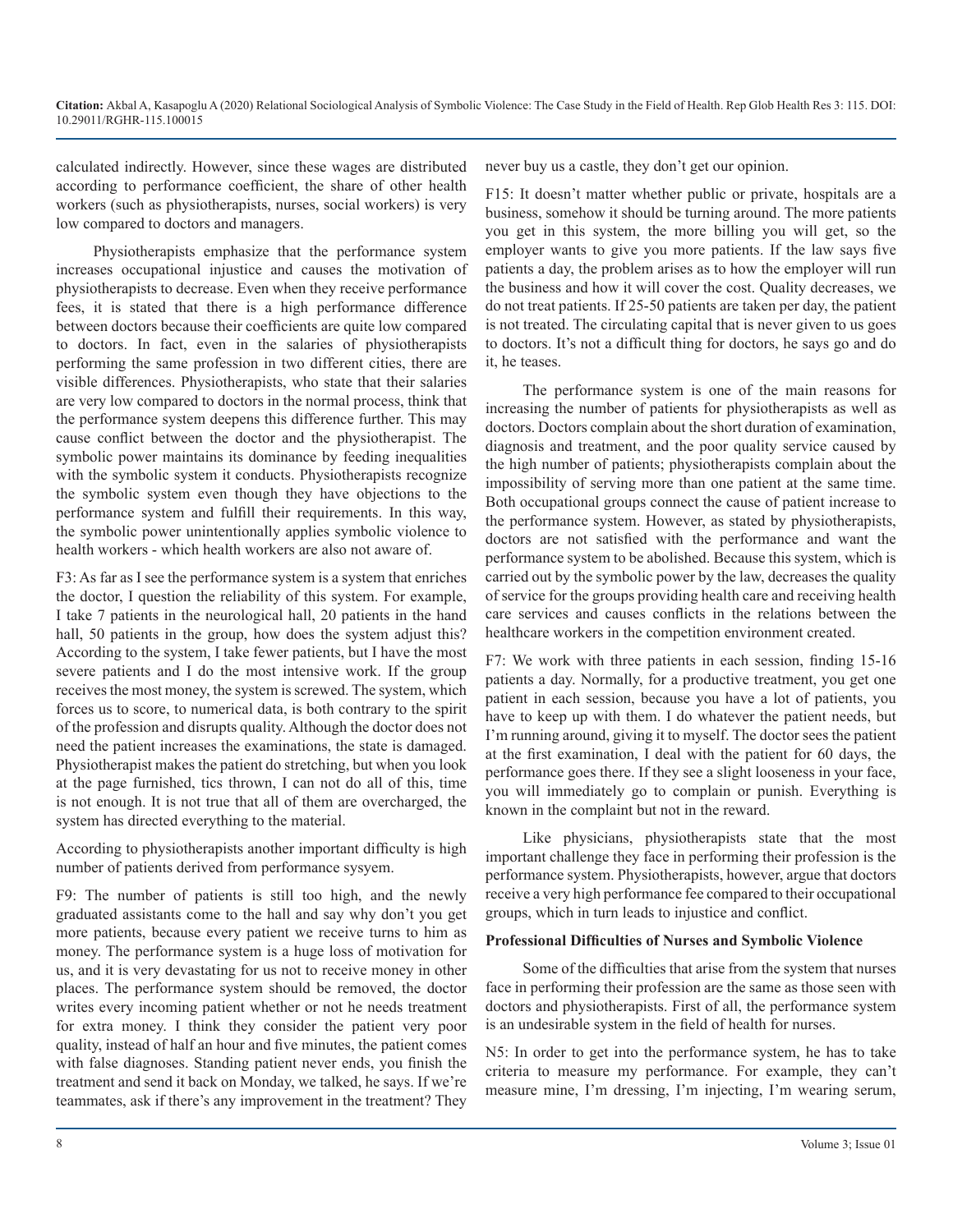I'm entering the name of the doctor, where my work goes, my performance is zero, aside from the financial side of the job, the doctor always seems to do it. If it's going to be a performance system, my work should be in my name.

N21: There is a lot of difference between me and the doctor, because the Ministry of Health considers the event as the Ministry of Health, in the performance evaluation, even the performance of my work is seen in the doctor and I feel that I do not work. According to the Ministry of Health, my labor is worthless. Because it works in the logic of business, you get that much money if you do this operation. Unfortunately, the doctor's class, they're looking at the money to go into their pockets. We are far below this level. Therefore, the economic gap continues to increase. The performance system needs to be lifted for everyone, it is contrary to the principle of the social state of the constitution.

N37: Works are performed to get full salaries. Other medical services, i.e non-performing procedures, are performed less frequently. For example, family visits are not made. The performance is given only to doctors. Not for the nurses. THP is a completely patient and money-oriented system. Of course I do if they have to be done because they are presented on legitimate grounds. We accept things we can't change.

The performance system, which has been implemented with the Health Transformation Program, is defined as an extremely unfair system for nurses. According to this system, the performance of nurses, like physiotherapists, is measured indirectly. This directs nurses to make a comparison with the doctors whose performance is directly measured. Because according to the nurses, they provide health services like doctors, but every procedure they perform is shown through the responsible doctor. According to the nurses interviewed, because every medical procedure is charged in the performance system, it causes the commercialization of the health field. Accordingly, it is stated that it will lead health care workers to perform transactions corresponding to high wages in the performance system. Although the system is opposed by nurses, the symbolic system of symbolic power is recognized and fulfilled. It is thought that the rulers make recognition of the system through tendencies and symbolic distinctions it creates. Whatever the system requires, nurses continue to provide health care with the tendency not to victimize the patient. The physician-nurse and the physiotherapist-nurse persist in symbolic power by persuading them to exist. However, as with physiotherapists, nurses also cause conflict with doctors because of the performance system.

One of the most important reasons why nurses object to the performance system is that they have an insufficient economic capital as they are indirectly involved in the performance system. At the same time, they state that their economic capital is low as a problem arising from the system.

N6: The money will be less, of course, the doctors will be better, but our work should be rewarded a little more. We are always with the patient, but the nurses are seen as the practitioner in the doctor's center. I've been doing this for 15 years, I thought about resignation for the first time two months ago, my salary goes to child care and car money, I get tired twice as much.

N20: Economically there is a gap between the doctor and the nurse, I think we're getting one third. I can understand that the doctor's fee is high, theoretically the patient is more at risk for him, we are the practitioner of the treatment on a diagnosis made by them. We take risks too, so I find their money right, but I think it's wrong for the nurse to take as much as a third of it. The doctor makes the diagnosis, plans his treatment and leaves. I am the person who is alone with the patient for 24 hours in the clinic, I am the one who follows, I am the one who informs, then I do not think we are equal, I think it is unfair to pay.

According to Bourdieu (1987), symbolic power is a socially approved authority and holds the power of law [24]. It carries out a "naming and law-making action" by announcing the provision that should be related to them in conflicts between individuals or groups, through laws (Health Transformation Program and Performance System). The provision is the most perfect form of public discourse that addresses all agents, and has the power to make itself universally acceptable. These provisions, which Bourdieu describes as "Magical Laws", bless the appearance of the state's order. Through these provisions, it gives its agents status, powers and identities. In other words, it assigns a symbolic power by distributing different capitals to actors or institutions through law. While symbolic power continues the symbolic system created by the authority of the laws; one of the factors that reinforce the existence of the 'doctor and others' scheme is the lower level of the economic capital of other health workers. According to the nurses, there was a reasonable difference in terms of economic capital between doctors and nurses and physiotherapists in the health institution where the study was conducted; then the economic capital gap increased considerably, and even the nurses' economic capital decreased further than the current state. With the performance system, when doctors' current income increases, doctors and others are reinforced, and nurses, like physiotherapists, find themselves in a comparison and conflict in terms of their work. The fact that there is a significant difference between nurses and doctors in terms of economic capital and this reduces the motivation of nurses.

# **Conclusion**

In order to bring innovations to the existing systems in many fields such as education, law, economy and health, by the symbolic power, a number of regulations are made under the title of reform. According to Bourdieu (1990;1998), the dominant discourse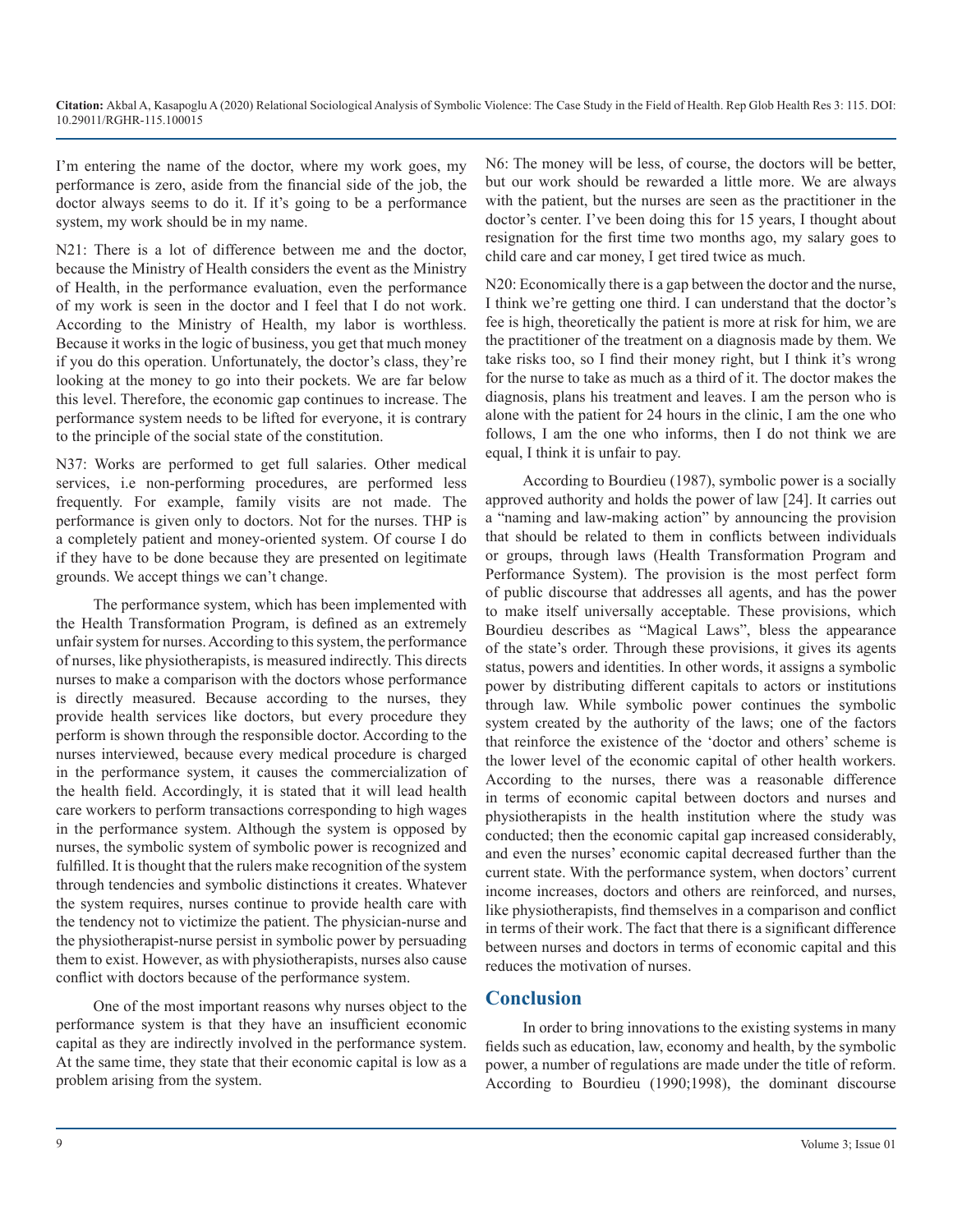imposes sanctions on the underdeveloped countries with the violent policies adopted by the IMF, OECD and the World Bank [5,25]. In Turkey, a number of reforms in the health field to the present day with the effects of neoliberal policies implemented at the beginning of the 90s. In 2002, in accordance with the symbolic power, neoliberal discourse, which was elected by the government in 2002, the Health Transformation Program was initiated in 2003 with the support of the World Bank. In other words, all features of neoliberal discourse (unregulated financial market, individualism, temporality, competition, flexible market conditions) have been defined in the political process and the program has been presented to the society.

Symbolic power has entered a new process of formation by changing rules and regularities in the field of health. The most important reason of this formation process, as stated by Bourdieu, is thought to preserve its position in the field and its network of objective relations, that is to say its sovereignty. While maintaining its sovereignty, it also tends to struggle with individuals and institutions that occupy other positions within the field. In this struggle, an individual adapts to the rules and regularities of the field in which he / she wants to stay within the institution in order to maintain his / her position or to obtain the most appropriate position. In this case, too, it is subjected to symbolic violence by accepting / consenting or obeying the rules of the area determined by the symbolic power.

Symbolic powers which have symbolic capital in the hands Transformation Program in Health in Turkey "Human centrism, sustainability, continuous quality improvement, participation, agreeableness, volunteerism, decentralization, competition in services" as presented in the health field by using its dominant codes and put into practice. In the beginning of the program, media tools, public opinion polls were presented to the society and health problems were explained to individuals, groups and institutions, while it was emphasized that the Health Transformation Program would be a solution to these problems and expectations. However, in this process, no opinions of healthcare workers or health care providers about the program are included. Health care workers and health care providers are subject to symbolic violence by accepting / consenting to the program offered by the dominant codes of the dominant sector.

In order to show how the symbolic violence they are subjected to, the difficulties experienced by the participants were set out. According to the participants, one of the most important steps of the Health Transformation Program is the 'Performance system. As mentioned before, the performance system is the payment of health workers over their performances, the measurement of the performance of the institution according to the performance of the employee, and the performance of the financial transactions of the health enterprises transferred to the private sector according to these performance measurements.

The performance system is thought to be one of the tools that symbolic power uses to apply the dominant worldview neoliberal discourse in the field of health. Because, as the participants stated, the system increases the competition, decreases the quality of service, creates an environment of insecurity, and mechanizes the health workers and creates the financial market logic determined by the market conditions. The work performed by the health care worker is entered into the system as the corresponding performance score and the employees whose fixed economic capitals are limited are directed to make more transactions in order to increase their economic capital. This leads to an increase in unnecessary health care or missing / incorrect health care. The increase in competition is thought to cause conflict even between two employees having the same occupational status, increasing individualism among health workers and making them lonely and unhappy.

While performance fees are determined by revolving fund commissions, managers and healthcare professionals are paid according to coefficient differences. As the number of patients applying to health care facilities is different, there are huge disparities between the performance fees between two doctors in the same branch. In other words, the performance system reinforces inequality and conflict between physicians, physiotherapists and nurses both among themselves and among other health professionals. It is considered that symbolic power reinforces the distinction between performance system and "doctor and others". Symbolic power continues its hegemony by creating and reinforcing dualities [25].

Doctors in healthcare institutions see a large number of patients, perform a large number of procedures, plan treatment, and cannot allocate the time needed for the patient to increase their economic capital. This situation leads to unnecessary medical practices, decreases the trust of the patient to the doctor and other health workers, decreases the respect in parallel with the trust and increases the violence against the health workers. The symbolic power, with its performance system, causes physicians and other healthcare professionals to see more patients and to take them into treatment programs and to expose their working time with the consent of the employees, causing them to be exposed to symbolic violence. However, symbolic power reproduces the performance system and symbolic violence and inequality at every stage of health.

At the same time, it can cause health gaining applications such as commercial enterprises to gain importance. Although the competition environment created by the performance system does not increase the motivation of the employees, it can create a competition environment and cause financial criteria to gain importance instead of health service.

As a result, because health care workers are not satisfied with the system, because the performance system, which is seen as